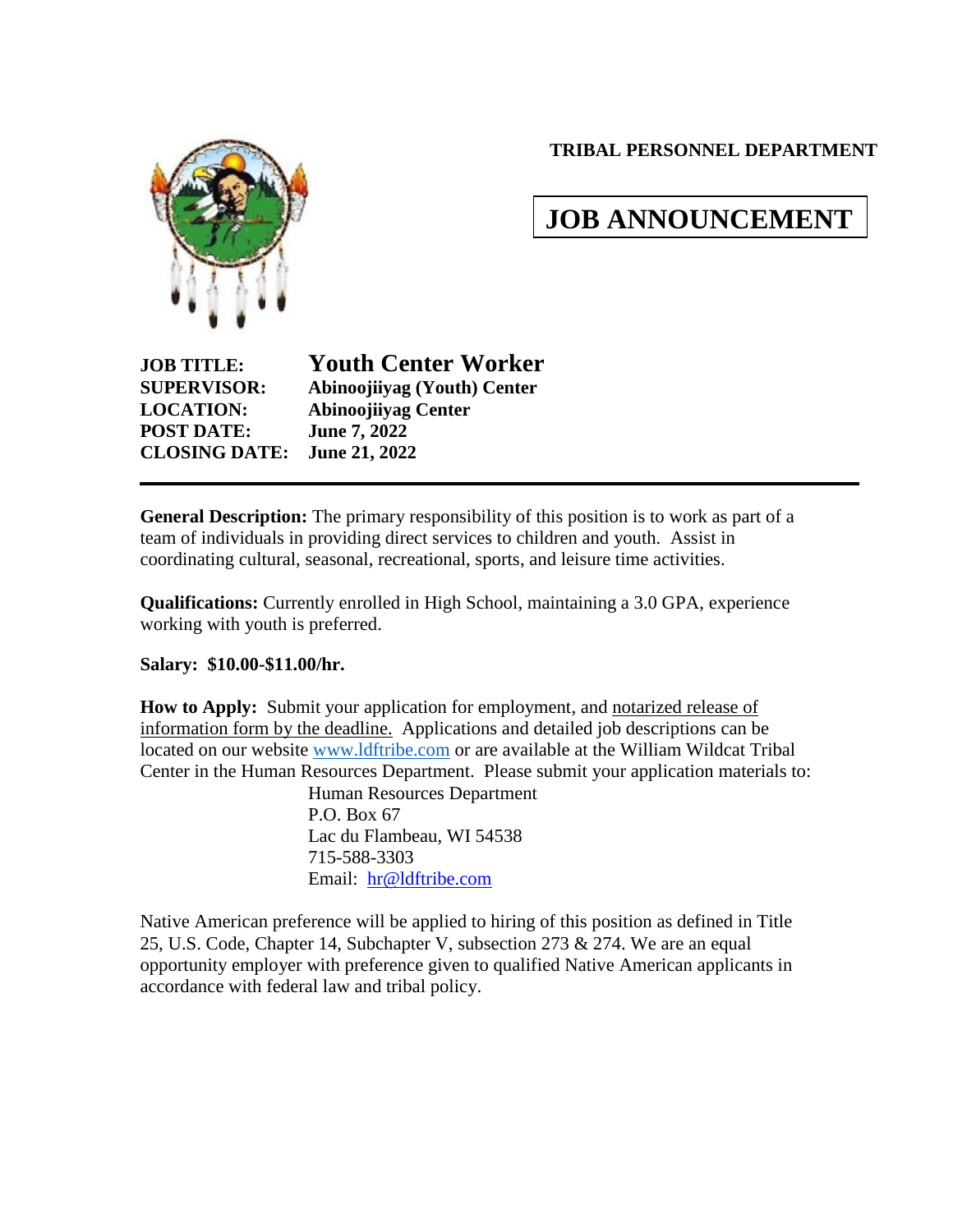## **Lac du Flambeau Band of Lake Superior Chippewa Indians Nonexempt Position Description**

| A. TITLE OF POSITION:         | Youth Center Worker                  |
|-------------------------------|--------------------------------------|
| <b>B. DEPARTMENT:</b>         | Abinoojiiyag (Youth) Center          |
| <b>C. SUPERVISER'S TITLE:</b> | Abinoojiiyag Center Program Director |

**D. DESCRIPTION OF DUTIES:** The primary responsibility of the position is to work as part of a team of individuals in providing direct services to children and youth. Assist in coordinating cultural, seasonal, recreational, sports, and leisure time activities. Specific responsibilities include, but are not limited to the following:

## **1. Specific Responsibilities:**

- Supervise children/youth during activities in and outside of the Abinoojiiyag Center.
- Assist and supervise structured activities for children/youth.
- Maintain attendance record on children/youth within the Center and during activities.
- Maintain confidentiality when working with children and staff.
- Must be able to work a flexible schedule, which includes evenings and weekends.
- Must be able to attend mandatory trainings and other required meetings as directed by administration.
- Provide a positive experience for children/youth within the Abinoojiiyag Center and during sponsored field trips.
- Assist with Abinoojiiyag Center building and vehicle maintenance
- Maintain cleanliness and efficiency of program area, including inventory of supplies.
- Perform other duties as assigned by supervisor

# **E. POSITION RELATIONSHIPS:**

- **1. Internal:** The Youth Center Worker has frequent contact with other staff, youth and parents.
- 2. **External:** The Youth Center Worker has frequent contact with youth, parents and other agency workers involved in the program.

## **F. SUPERVISORY RESPONSIBILITIES:**

Youth Center Worker: Directly supervises volunteers during youth activities.

# **G. SUPERVISION RECEIVED**

Youth Center Worker performs position responsibilities under the direction of the Program Director, checking with the Director when additional assignments or directions are needed.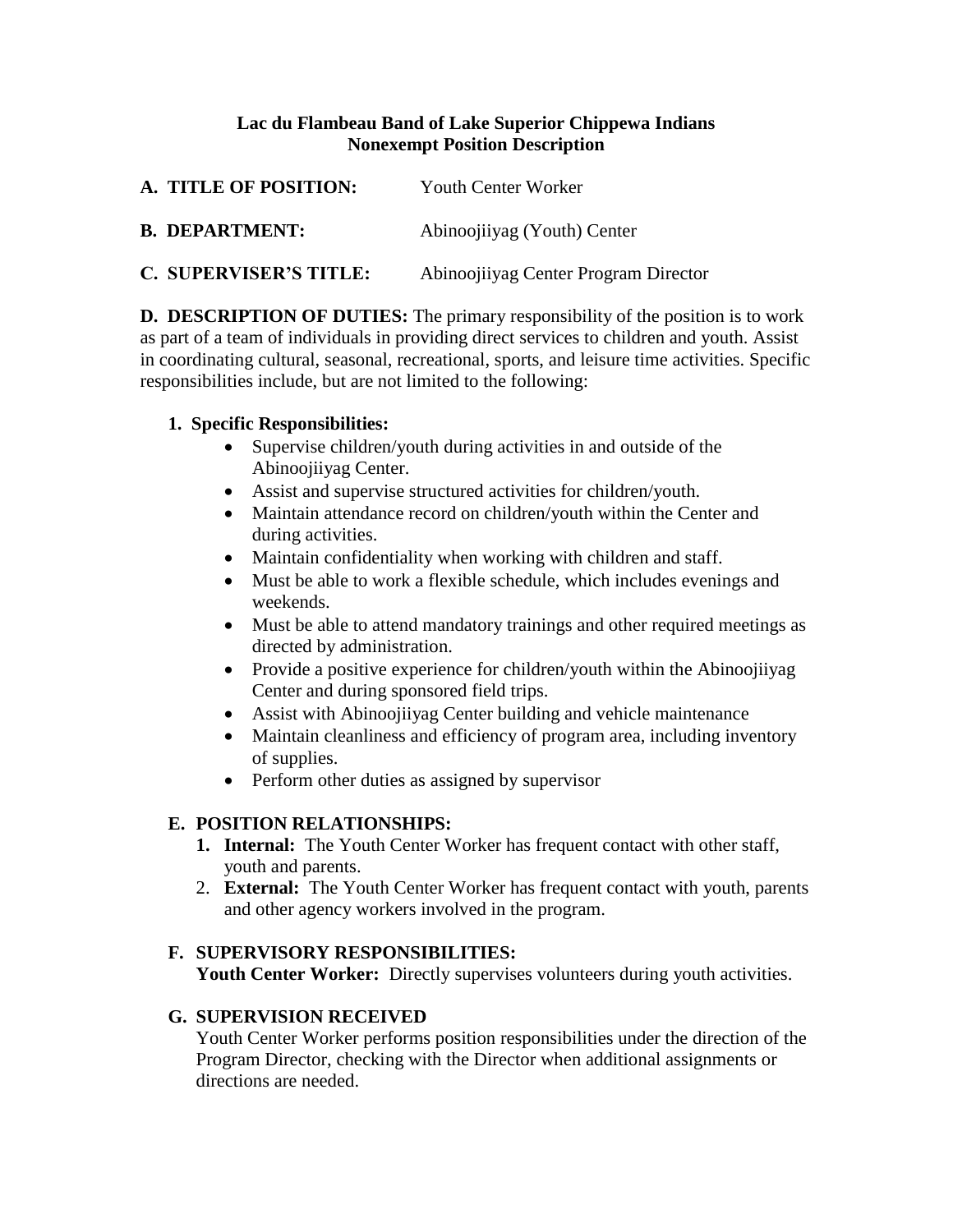#### **H. EDUCATION:** Currently enrolled in High School, maintaining a 3.0 GPA

**I. EXPERIENCE:** Some experience working with youth is preferred but not required.

#### **J. SKILLS**

Must be able to demonstrate organizational skills related to a variety of activities for children/youth.

Must be a positive role model for children/youth.

Must be able to communicate effectively with children/youth, parents and other agencies.

Must be able to establish effective working relationships with other program staff. Must have an energetic and outgoing personality.

Must be able to assess, interpret and respond appropriately to a verbal and nonverbal communications and other staff.

Must have the ability to understand cause-and effect relationships between one's own behavior in relation to the behavior of others.

#### **K. WORKING ENVIRONMENT:**

**Work Conditions:** The majority of the responsibilities are performed with the confines of the Youth Center and some of the responsibilities are performed outside the premises such on scheduled field trips, and other youth activities where there will be exposure to differentials in temperature.

**Exposure to Hazards:** May be exposed to situations where youth's behavior may create undesirable conditions.

**Physical Requirements:** Standing, sitting, walking, bending and some lifting is required.

#### **L. BEHAVIORS:**

The vision, goals and objectives of the Lac du Flambeau Band of the Lake Superior Chippewa Indians requires the Youth Center Worker to perform in both a professional and personable manner. The manner in which the employee relates to fellow employees, youth, parents and other visitors is considered parallel in importance to technical knowledge and ability. Respect and consideration given to the dignity of each fellow employee, youth, parent and visitor is a requisite of successful job performance.

**M. OTHER:** Must be able or be able to obtain CPR/First Aid Certification. Must submit to a drug test prior to commencing employment and random testing thereafter. Criminal background check required applicable to the job description. As an employee of the Tribe, he/she will be subject to the Policies and Procedures of the Lac du Flambeau Bank of Lake Superior Chippewa Indians.